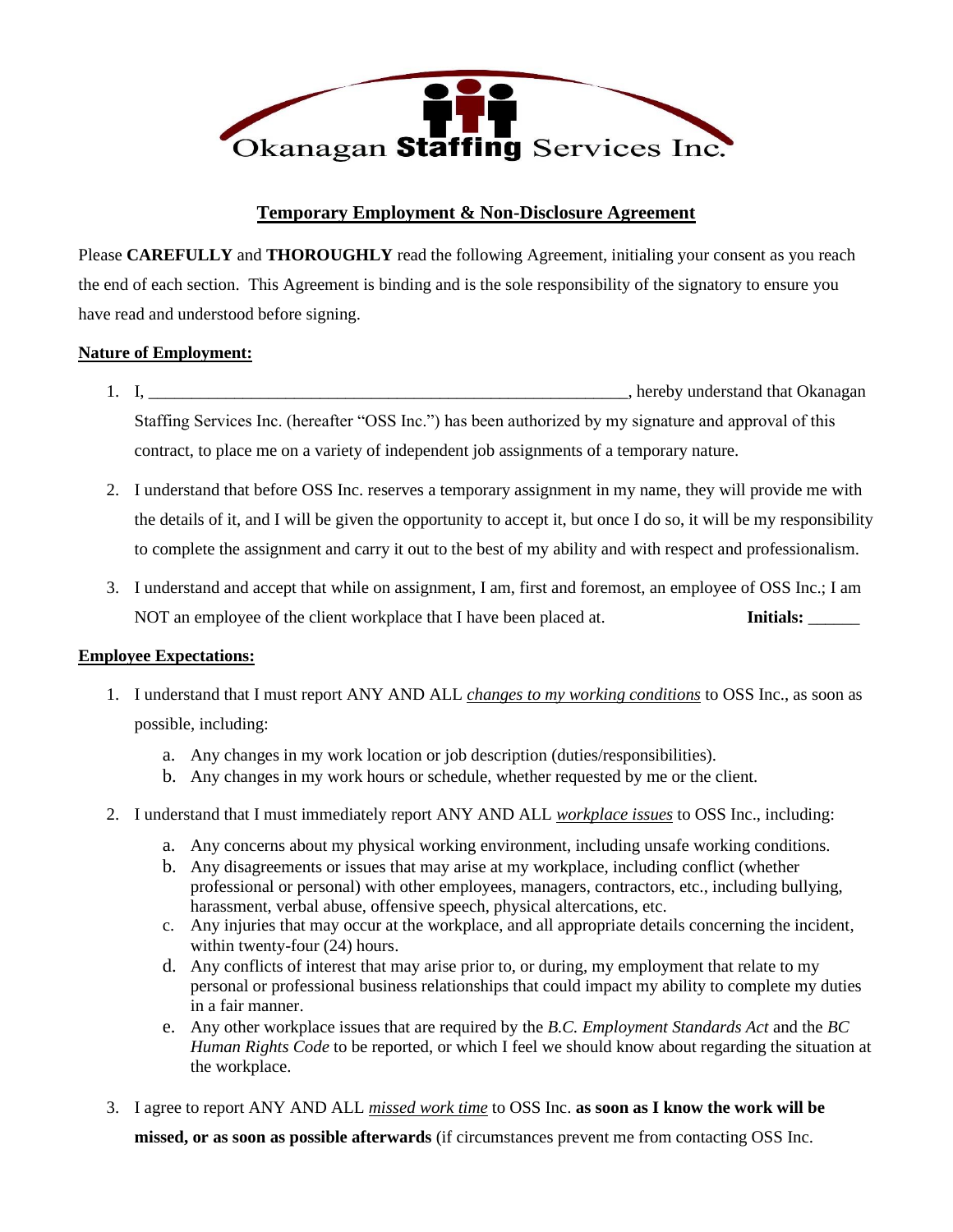beforehand). Missed work time includes partial shifts, such as leaving early or arriving late. Reports must include the reason for missing work (i.e.: sickness, emergency, or sent home early.). I will report to OSS Inc and the client (if I have their contact information), by email and telephone, to inform of any missed work time. I understand that my Recruitment Coordinator will contact both me and the client separately.

- 4. I understand that the above outlined changes in working conditions (Clauses 1-3) are to be **reported directly to my Recruitment Coordinator** so that OSS Inc. can take the appropriate actions to ensure that:
	- a. incidents or injury are reported to WorkSafeBC, or
	- b. the workplace complies with WCB, WHMIS, OH&S, and other applicable safety regulations, or
	- c. conflicts are resolved in a timely manner, or
	- d. a replacement temporary employee can be placed at the workplace, if the client requires one.
- 5. I understand that if I need to miss a future scheduled shift for any reason, that I MUST request this time off, in advance and in writing, from my Recruitment Coordinator, even if the company I am working at gives their verbal approval to me. I understand that OSS Inc. will do everything possible to accommodate my request, but **cannot guarantee an accommodation**, especially on short notice.
- 6. I understand that I am required to provide OSS Inc. with at least **two (2) full business days' notice in writing,** to end an ongoing temporary assignment so that OSS Inc. can locate a suitable replacement. If this is not provided, OSS Inc. reserves the right to remove me from the temporary list and/or terminate my employment. EXCEPTION: an unexpected injury or illness affecting me or a family member, or an unsafe work situation, in which case, I must give as much notice as possible under the circumstances.
- 7. I understand that without explicit prior approval from OSS Inc., temporary employees are not allowed to carry out any of the following, and OSS Inc. is not responsible for damages nor losses that may occur resulting from these unauthorized actions:
	- a. Render financial decisions and sign financial documents
	- b. Operate company vehicles on personal or company business
	- c. Operate personal vehicles on company business
	- d. Handle company credit cards or cash, unless receiving payment from a customer as part of the job.
- 8. I understand that in order to maintain my active employment status, it is my responsibility to check in with OSS Inc. on a regular basis, by phone or email, (REMOVED: to confirm that I am still available) and that I must also advise if either my availability changes or contact information needs to be updated.
- 9. I understand that if I fail to check in with OSS Inc. for a period of ninety (90) days, that OSS Inc. reserves the right to close my file and stop contacting me regarding temporary employment opportunities.
- 10. I agree to follow all COVID-19 safety measures while on assignment at the client's location. I understand the above-mentioned Employee Expectations. **Initials:** \_\_\_\_\_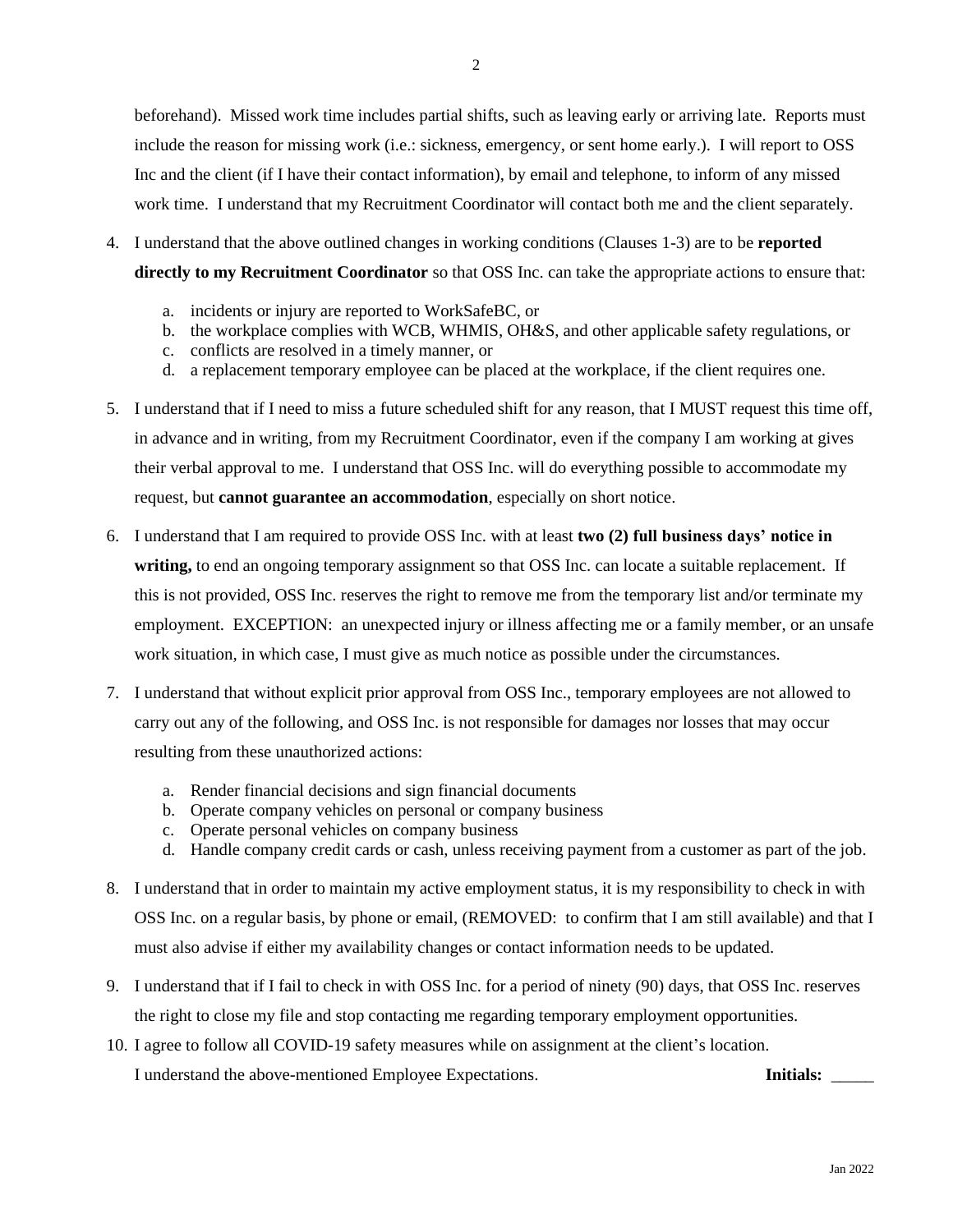### **Payroll Policies**

- 1. OSS Inc. pays their temporary employees via direct deposit with the pay date being the Friday following each two-week pay period. Employees must submit their hours on a bi-weekly timesheet for each pay period which are approved and signed by an authorizing supervisor in order to be considered valid.
- 2. I understand that as a temporary employee, it is **solely my responsibility** to submit a completed, signed timesheet **by end-of-day on the Friday of each pay period** in which I have worked temporary hours, with the exception of weekend hours. In that instance, I have until 10:00 a.m. on the Monday following the weekend to submit my timesheet if I am to expect a pay cheque on the Friday of that week.
- 3. If I must email my timesheet to a remote supervisor for approval, I will submit my UNSIGNED timesheet to OSS Inc. for their information and in case they need to contact the supervisor to expedite a signature.
- 4. The only deductions from my salary will be those allowed by law to be deducted by employers (CPP, EI, and federal income tax).
- 5. I understand that upon receipt of an email invitation from Ceridian Powerpay inviting me to register for a Self-Serve account to receive pay stubs and T4 slip, I will register within 24 hours before the link expires, but if it does expire, I understand that I can contact OSS Inc. to have the Welcome email re-sent to me.
- 6. If my direct deposit information changes, I agree to provide the new bank information to OSS Inc. with at least two business days' notice to ensure my next pay cheque is deposited into the new bank account.
- 7. I agree that I understand OSS Inc.'s payroll policy and take full responsibility to ensure OSS Inc. will receive the proper documentation required in order to produce my pay cheque. **Initials:**

#### **Confidentiality/Non-Disclosure:**

- 1. I understand that I may be assigned to perform services of a nature that require the strictest of confidentiality, sensitivity, and tact.
- 2. I agree that as an employee of OSS Inc., I am under a legal and professional duty to respect the confidentiality of any proprietary business information that I may be exposed to at OSS Inc.'s client work sites, or through OSS Inc. A failure to do so may result in losses to OSS Inc.'s clients and/or to OSS Inc.
- 3. I agree that I will keep this information confidential unless, during my temporary assignment, it is necessary to disclose it to other employees of the client business.
- 4. I understand that I must not list the identities of OSS Inc.'s clients directly onto my resume, nor list OSS Inc.'s clients as references, nor contact OSS Inc.'s clients for references without explicit prior approval from OSS Inc. or directly from the client. I can name OSS Inc. as my employer and can list job titles, but not company/client names.